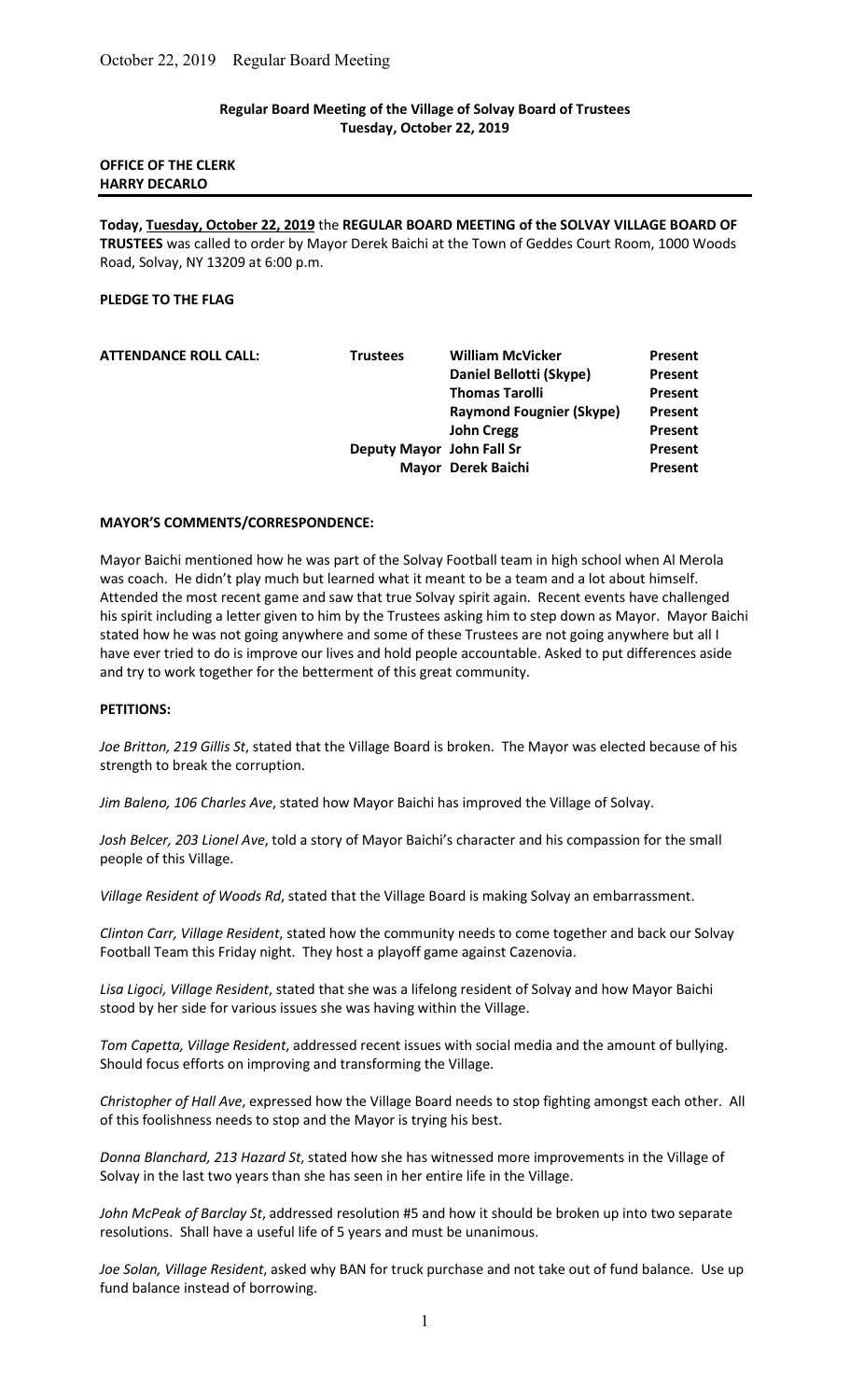Trustee McVicker read a memo given to him by Chris of 119 Summit Avenue. Points of the memo included how he is a property investor in Solvay and is disgusted and will be pulling out of Solvay.

Marge Diflorio of Summit Ave, lives next door to previously mentioned property. The house was disgusting and unlivable due to prior tenant. New tenants were allowed to move in as long as they cleaned it up. The previous memo was untrue.

Cheryl Libertone, Village Resident, praised the village board and requested that the Mayor stop the name calling.

#### COMMITTEE REPORTS:

| Administrative                     | Mayor Derek Baichi - Addressed Centerstate CEO and opportunities for              |
|------------------------------------|-----------------------------------------------------------------------------------|
|                                    | the village to improve the economy. Touched on the new grant to                   |
|                                    | continue the improvement of Milton Ave.                                           |
| Legal                              | Nadine Bell, Village Attorney - Addressed later items on the agenda.              |
| <b>Treasurer</b>                   | Cheryl Visconti, Treasurer - Discussed the budget modifications and               |
|                                    | truck purchase on the agenda.                                                     |
| <b>Police</b>                      | Lt. Osbeck - Provided police statistics for the month of September and            |
|                                    | the recent call at the Solvay Elementary.                                         |
| <b>Electric</b>                    | John Kurtz, Asst Electric Superintendent - Discussed completed work               |
|                                    | on Exit 7 of 690, holiday decorations, tree trimming and getting                  |
|                                    | equipment ready for the winter. Thank you to John Fall Sr for his work            |
|                                    | with Mark Malley for getting the fence and retaining wall replace at the          |
|                                    | line garage.                                                                      |
| DPW/Highway                        | Charles Orr Jr, DPW Superintendent - Discussed recent repairs to                  |
|                                    | roadway and intersection repairs within the Village. Attended to                  |
|                                    | various sewer calls and repairs on Orchard Rd.                                    |
| Library                            | Dan Golden, Library Director - Discussed the ongoing events taking                |
|                                    | place at the Solvay Library. The new website is up and the Halloween              |
|                                    | party coming up was brought up. Chair yoga the recent open house was              |
|                                    | also discussed.                                                                   |
| <b>Codes</b>                       | Anthony Alberti - Provided statistics from the codes department for the           |
|                                    | month of September. These included various complaints received,                   |
|                                    | rental inspections, electrical inspections and trash inspections.                 |
| <b>Stormwater/Montrose Ave</b>     | Mark Malley, Village Engineer - Discussed agenda item #6 on the                   |
|                                    | agenda regarding MS4 report.                                                      |
| <b>Celebrations</b>                | Mayor Derek Baichi - Addressed the upcoming Christmas Celebration                 |
|                                    | on Friday December 13 <sup>th</sup> and the plans for the next Solvay Field Days. |
| <b>Buildings</b>                   | John Fall Sr, Trustee - Discussed two phase exploration and sample                |
|                                    | testing going to the lab.                                                         |
| <b>Friends of Charles Ave Park</b> | Residents Report - Discussed upcoming Fundraiser on Election Day at               |
|                                    | the VFW. A Spaghetti dinner will take place on November 5 <sup>th</sup> from 4-7  |
|                                    | pm.                                                                               |
| <b>Cost Cutting</b>                | Mayor Derek Baichi - Provided highlights of the most recent meeting.              |
|                                    | The next meeting will take place November 18 <sup>th</sup> at 6:00 pm.            |

## RESOLUTIONS:

1. Authorization from the Board of Trustees to pay C&S Engineers \$15,677.50 for services rendered from 9/1/19 to 9/30/19. (Total Cost to the Village is: \$8,342.50)

Below are the specific projects that will be reimbursed through Grant or the County:

- Invoice No. 0182387 Project No. 114.222.001 Aquatic Spray Park Sam Grant
- Invoice No. 0182388 Project No. 114.224.001 Gere Lock Rd. Culvert Replacement Bele-Isle Tree Replacement Grant
- Invoice No. 0182394 Project No. 114.235.001 West End Lighting Phase I Community Development Grant

Invoice No. 0182393 – Project No. 114.233.001 – Electric Department

# MOTION: John Fall Sr

#### SECOND: Thomas Tarolli

AYES: 7 NAYES: 0 MOTION CARRIED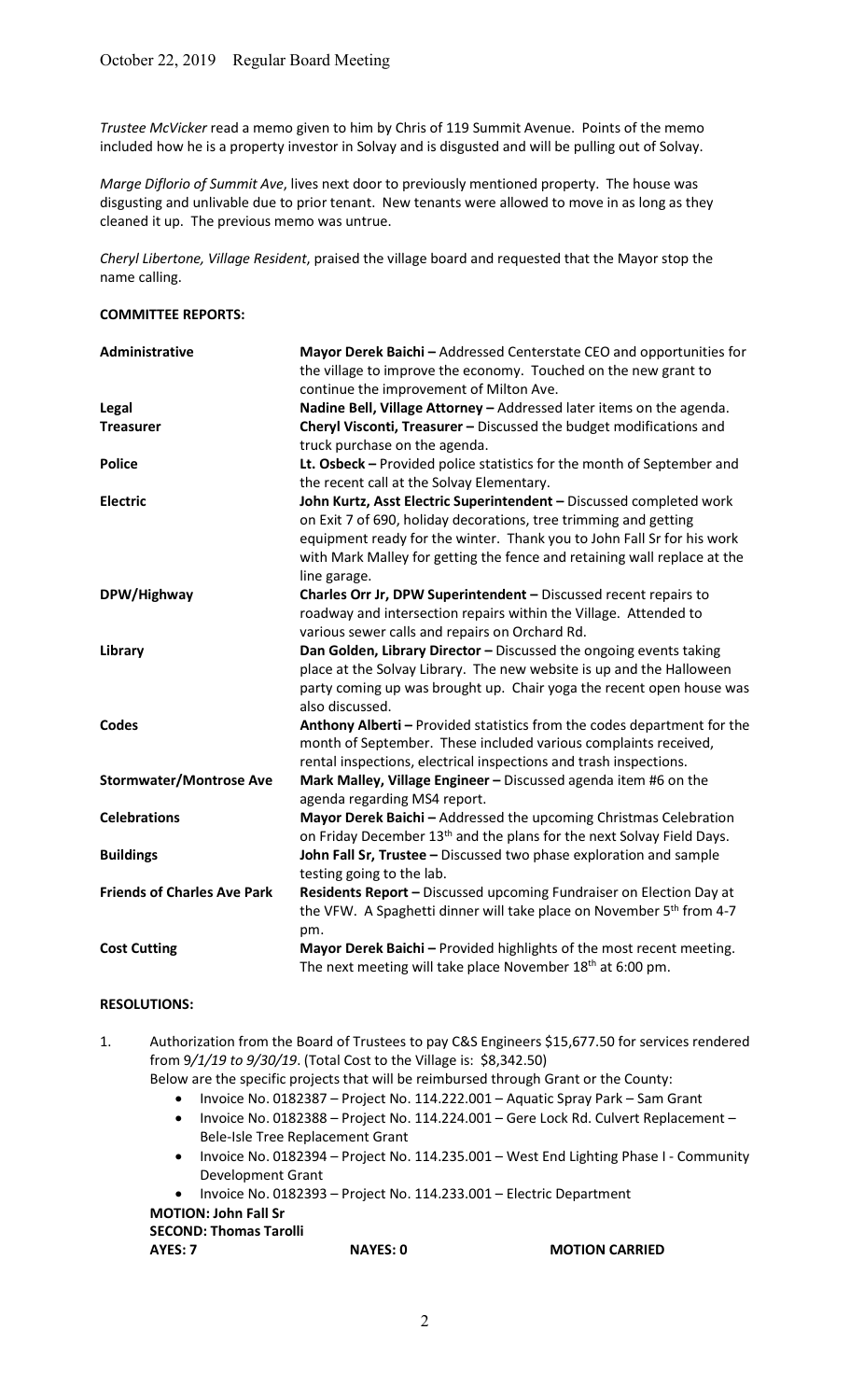2. Authorization from the Board of Trustees to pay Costello, Cooney & Fearon, PLLC \$17,051.25 for services rendered for the month of September 2019. A detailed list of charges has been provided to the Board of Trustees. MOTION: John Fall Sr SECOND: John Cregg AYES: 7 NAYES: 0 MOTION CARRIED

3. Authorization from the Board of Trustees to approve the minutes from the October 8, 2019 Special Village Board Meeting and the Reading of the Minutes be herewith dispensed. MOTION: Thomas Tarolli SECOND: Raymond Fougnier AYES: 7 NAYES: 0 MOTION CARRIED

- 4. Authorization from the Board of Trustees to compensate Joe Stala for the following: 19 vacation days or 152 hours @ \$39.33/hour = \$5,978.16 6 holidays or 48 hours @ \$39.33/hour = \$1,887.84 MOTION: John Cregg SECOND: Thomas Tarolli AYES: 7 NAYES: 0 MOTION CARRIED
- 5. A RESOLUTION OF THE BOARD OF TRUSTEES OF THE VILLAGE OF SOLVAY, ONONDAGA COUNTY, NEW YORK, AUTHORIZING THE PURCHASE OF A NEW 2021 FREIGHTLINER 108SD 4X4 TRUCK WITH DUMP BOX, VIKING SNOW PLOW AND SALT SPREADER AND ACCESSORY FEATURES IN ACCORDANCE WITH ONONDAGA COUNTY BID #8996 FOR THE USE OF THE DEPARTMENT OF PUBLIC WORKS OF THE VILLAGE OF SOLVAY, ONONDAGA COUNTY, NEW YORK, AT A MAXIMUM ESTIMATED COST OF \$208,000 AND AUTHORIZING THE ISSUANCE OF UP TO \$208,000 SERIAL BONDS OF SAID VILLAGE TO PAY THE COST THEREOF.

BE IT RESOLVED, by the affirmative vote of not less than two thirds of the total voting strength of the Board of Trustees of the Village of Solvay, Onondaga County, New York (the "Village"), as follows:

Section 1. The purchase of one new 2021 Freightliner 108SD 4X4 truck, with dump box, Viking snow plow and salt spreader and with accessory features in accordance with County Contract #8996 is hereby authorized. This truck and related equipment are authorized to be acquired via a piggyback purchase through the Onondaga County Contract.

Section 2. The maximum estimated cost of such class of objects or purposes is \$208,000 and the plan for the financing thereof is as follows: By issuance of \$208,000 serial bonds of said Village, hereby authorized to be issued pursuant to the Local Finance Law.

Section 3. It is hereby determined that the period of probable usefulness of the aforesaid class of objects or purposes is five (5) years, pursuant to subdivision 29 of paragraph (a) of Section 11.00 of the Local Finance Law. It is hereby further determined that the maximum maturity of the serial bonds herein authorized will not exceed five (5) years.

Section 4. Subject to the provisions of the Local Finance Law, the power to authorize the issuance of and to sell bond anticipation notes in anticipation of the issuance and sale of the serial bonds herein authorized, including renewals of such notes, is hereby delegated to the Treasurer. Such notes shall be of such terms, form and contents, and shall be sold in such manner, as may be prescribed by said Treasurer, consistent with the provisions of the Local Finance Law.

 Section 5 The faith and credit of said Village of Solvay, Onondaga County, New York, are hereby irrevocably pledged to the payment of the principal of and interest on such obligations as the same respectively become due and payable. An annual appropriation shall be made in each year sufficient to pay the principal of and interest on such obligations becoming due and payable in such year.

Section 6 The validity of such bonds and bond anticipation notes may be contested only if: a) Such obligations are authorized for an object or purpose for which said Village is not authorized to expend money; or

b) The provisions of law which should be complied with at the date of publication of this resolution are not substantially complied with, and an action, suit or proceeding contesting such validity is commenced within twenty (20) days after the date of such publication; or

c) Such obligations are authorized in violation of the provisions of the Constitution.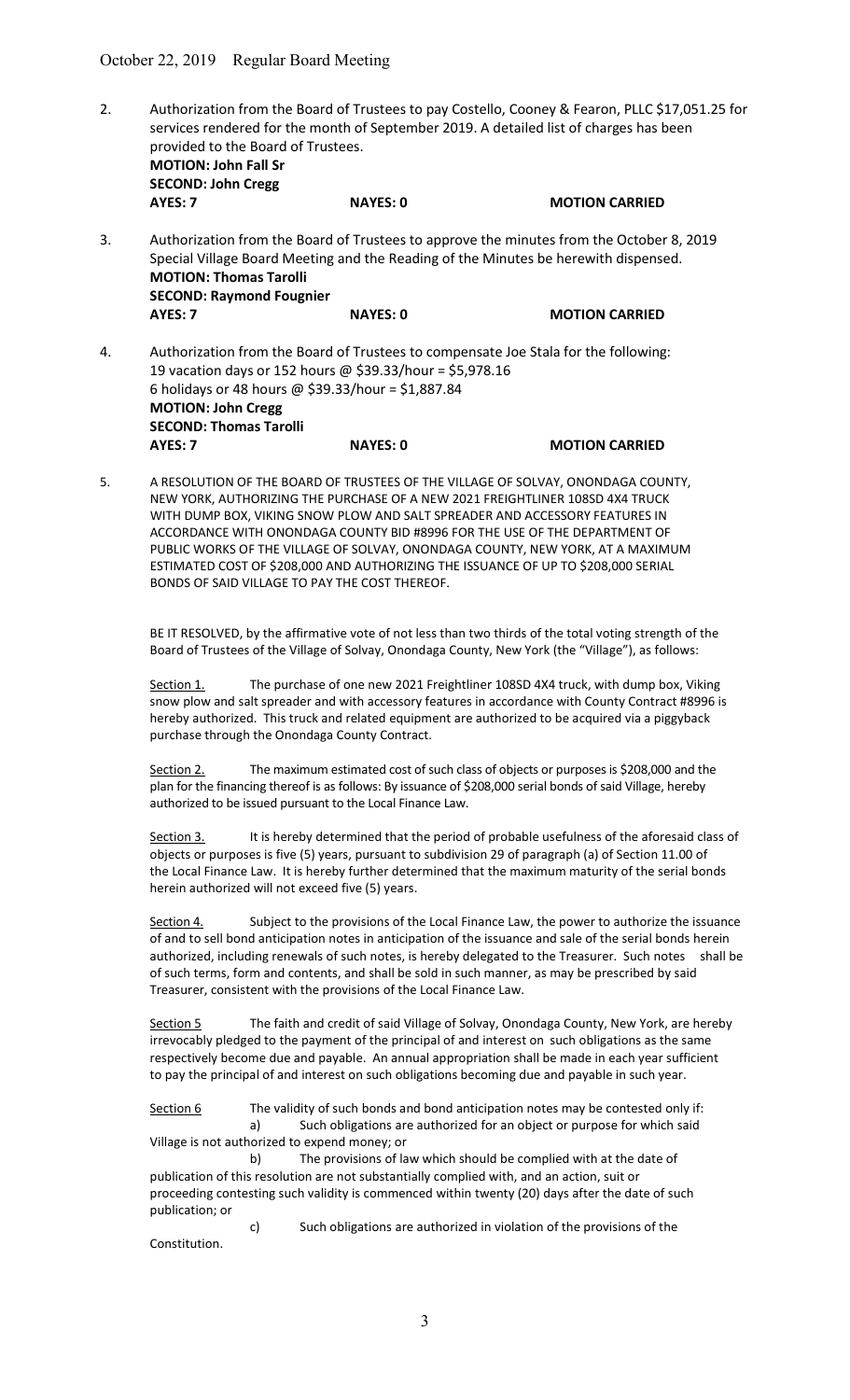Section 7 An abstract of his resolution, which takes effect immediately, shall be published in the Post Standard, the official newspaper of the Village, together with a notice of the Village Clerk in substantially the form provided in Section 81.00 of the Local Finance Law.

MOTION: John Cregg

SECOND: Thomas Tarolli

| Daniel Bellotti       | <b>VOTING</b> | <b>YES</b> |
|-----------------------|---------------|------------|
| <b>Thomas Tarolli</b> | <b>VOTING</b> | <b>YES</b> |
| John Cregg            | <b>VOTING</b> | <b>YES</b> |
| Raymond Fougnier      | <b>VOTING</b> | <b>YES</b> |
| William McVicker      | <b>VOTING</b> | <b>YES</b> |
| John R. Fall, Sr.     | <b>VOTING</b> | <b>YES</b> |
| Derek Baichi          | VOTING        | YES.       |

The resolution was thereupon declared duly adopted.

6. Authorization from the Board of Trustees to approve and have the Mayor sign the September 2019 MS4 Semi-Annual Report for the Onondaga Lake Watershed to be submitted to the NYSDEC, MS4 Permit Coordinator, Division of Water 4<sup>th</sup> Floor 625 Broadway, Albany New York 12233-3505.

 MOTION: William McVicker SECOND: John Cregg AYES: 7 NAYES: 0 MOTION CARRIED

7. Authorization from the Board of Trustees to introduce Local Law D-2019 to amend Chapters 62 and 111 of the Code of the Village of Solvay to revise the definition of the term "minor" to include any person under the age of 18, declaring the matter an Unlisted Action for purposes of SEQRA and rendering a negative declaration, and scheduling a public hearing to consider such Local Law for November 26, 2019.

 MOTION: John Cregg SECOND: Daniel Bellotti

AYES: 7 NAYES: 0 MOTION CARRIED

 8. Authorization from the Board of Trustees to approve the following Budget Modifications: MOTION: John Fall Sr SECOND: John Cregg

# MOTION TO TABLE: Raymond Fougnier SECOND: Daniel Bellotti

| Daniel Bellotti         | <b>VOTING</b> | <b>YES</b> |
|-------------------------|---------------|------------|
| <b>Thomas Tarolli</b>   | <b>VOTING</b> | NO         |
| John Cregg              | <b>VOTING</b> | NO         |
| Raymond Fougnier        | <b>VOTING</b> | <b>YES</b> |
| <b>William McVicker</b> | <b>VOTING</b> | <b>YES</b> |
| John R. Fall, Sr.       | <b>VOTING</b> | <b>NO</b>  |
| Derek Baichi            | <b>VOTING</b> | NO         |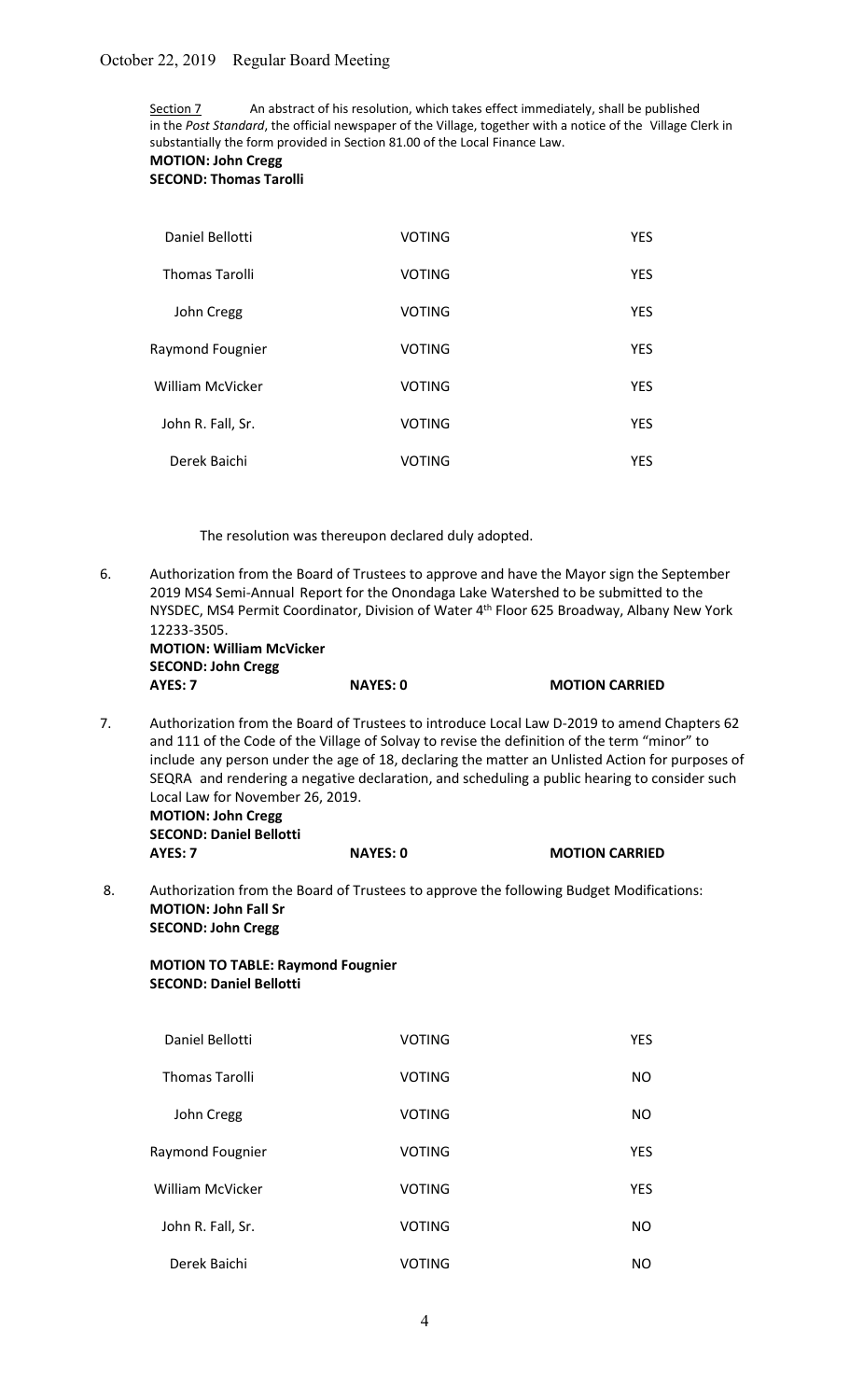# MOTION: John Fall Sr SECOND: John Cregg<br>AYES: 5 NAYES: 2 MOTION CARRIED

## Village of Solvay General Fund

| <b>Account</b><br><b>Revenues</b> | <b>Title</b>             | (as modified)<br>Current<br><b>Budget</b> | Proposed<br><b>Budget Mod</b> | <b>Newly</b><br><b>Modified</b><br><b>Budget</b><br><b>Amount</b> |
|-----------------------------------|--------------------------|-------------------------------------------|-------------------------------|-------------------------------------------------------------------|
| 410010 A                          | <b>Real Estate Taxes</b> | 3,480,815                                 | 10000                         | 3,490,815                                                         |
| 420250 A                          | Pool Fees                | 5,000                                     | 322                           | 5,322                                                             |
|                                   |                          |                                           |                               | 0                                                                 |
|                                   | <b>Total</b>             | 0                                         | 10,322                        | 0                                                                 |

#### Expenses

|          | <b>Police Retirement</b><br>Appropriated Fund Balance | 245,620<br>(120,000) | 66,087<br>(67, 287) | 311,707<br>(187, 287) |
|----------|-------------------------------------------------------|----------------------|---------------------|-----------------------|
|          |                                                       |                      |                     |                       |
| 599000 A |                                                       |                      |                     |                       |
| 590158 A |                                                       |                      |                     |                       |
| 590108 A | <b>Employee Retirement</b>                            | 92,000               | 1,200               | 93,200                |
| 599019 A | <b>Interfund Transfers</b>                            | 0                    | 23,300              | 23,300                |
| 571204 A | Pool-Other                                            | 12,000               | 5,760               | 17,760                |
| 571104 A | Park & Rec-Other                                      | 14,000               | 10,000              | 24,000                |
| 551424 A | Snow Removal-Other                                    | 200,000              | (28, 738)           | 171,262               |
| 581701 A | <b>Street Cleaning-Wages</b>                          | 115,500              | (36, 740)           | 78,760                |
| 571201 A | Pool-Wages                                            | 36,500               | 1,740               | 38,240                |
| 571101 A | Park & Rec-Wages                                      | 73,000               | 15,000              | 88,000                |
| 551101 A | <b>Street Maintenance-Wages</b>                       | 180,000              | 20,000              | 200,000               |

# Village of Solvay Library Fund

## **Expenses**

| 590108L | NYS Retirement | 13,000 | (97) | 12,903 |
|---------|----------------|--------|------|--------|
| 590558L | <b>NYS DBL</b> | 70     | 97   | 167    |
|         |                |        |      |        |
|         | Total          | 13,070 |      | 13,070 |

 <sup>9.</sup> Authorization from the Board of Trustees to introduce Local Law E-2019 to create a new Chapter 131 of the Village of Solvay Village Code, titled "Small Cell Wireless Deployment Requirements," declaring the matter an Unlisted Action for purposes of SEQRA and rendering a negative declaration, and scheduling a public hearing to consider such Local Law for November 26, 2019. MOTION: John Cregg SECOND: Daniel Bellotti

AYES: 7 NAYES: 0 MOTION CARRIED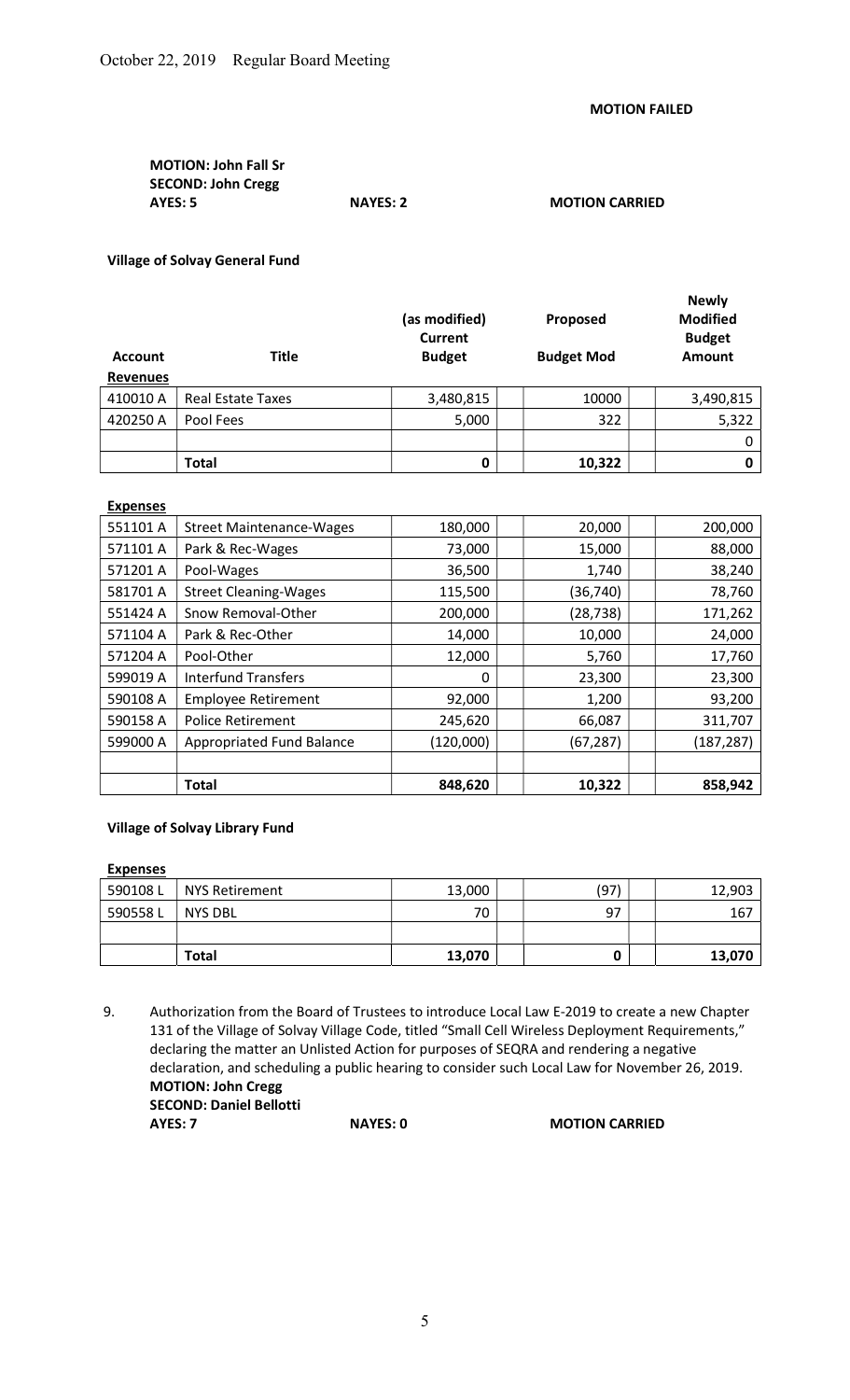10. Authorizing the reimbursement of reasonable legal fees incurred by Trustee Bellotti in his defense of allegations filed by Village of Solvay employees relating to an incident that occurred in August 2019.

#### MOTION: John Cregg SECOND: William McVicker

| Daniel Bellotti         | <b>VOTING</b> | ABS.       |
|-------------------------|---------------|------------|
| <b>Thomas Tarolli</b>   | <b>VOTING</b> | <b>YES</b> |
| John Cregg              | <b>VOTING</b> | <b>YES</b> |
| Raymond Fougnier        | <b>VOTING</b> | <b>YES</b> |
| <b>William McVicker</b> | <b>VOTING</b> | <b>YES</b> |
| John R. Fall, Sr.       | <b>VOTING</b> | NO.        |
| Derek Baichi            | <b>VOTING</b> | NO.        |
|                         |               |            |

MOTION CARRIED

11. Authorizing the reimbursement of legal fees and to indemnify Village of Solvay employees related to the alleged harassment by a Trustee. MOTION: Derek Baichi

| <b>SECOND: John Fall Sr</b> |  |  |
|-----------------------------|--|--|
|-----------------------------|--|--|

| NO.                   | <b>VOTING</b> | Daniel Bellotti       |
|-----------------------|---------------|-----------------------|
| <b>YES</b>            | <b>VOTING</b> | <b>Thomas Tarolli</b> |
| <b>YES</b>            | <b>VOTING</b> | John Cregg            |
| NO.                   | <b>VOTING</b> | Raymond Fougnier      |
| <b>YES</b>            | <b>VOTING</b> | William McVicker      |
| <b>YES</b>            | <b>VOTING</b> | John R. Fall, Sr.     |
| <b>YES</b>            | <b>VOTING</b> | Derek Baichi          |
| <b>MOTION CARRIED</b> |               |                       |

## 12. Authorizing the reimbursement and to indemnify Mayor Baichi upon the retainer of an attorney for the alleged hate crime against his sexuality. MOTION: Derek Baichi

## SECOND: John Fall Sr

| Daniel Bellotti         | <b>VOTING</b> |            |
|-------------------------|---------------|------------|
| <b>Thomas Tarolli</b>   | <b>VOTING</b> | <b>YES</b> |
| John Cregg              | <b>VOTING</b> | <b>YES</b> |
| Raymond Fougnier        | <b>VOTING</b> | -          |
| <b>William McVicker</b> | <b>VOTING</b> | <b>YES</b> |
| John R. Fall, Sr.       | <b>VOTING</b> | <b>YES</b> |
| Derek Baichi            | <b>VOTING</b> | <b>YES</b> |

MOTION CARRIED